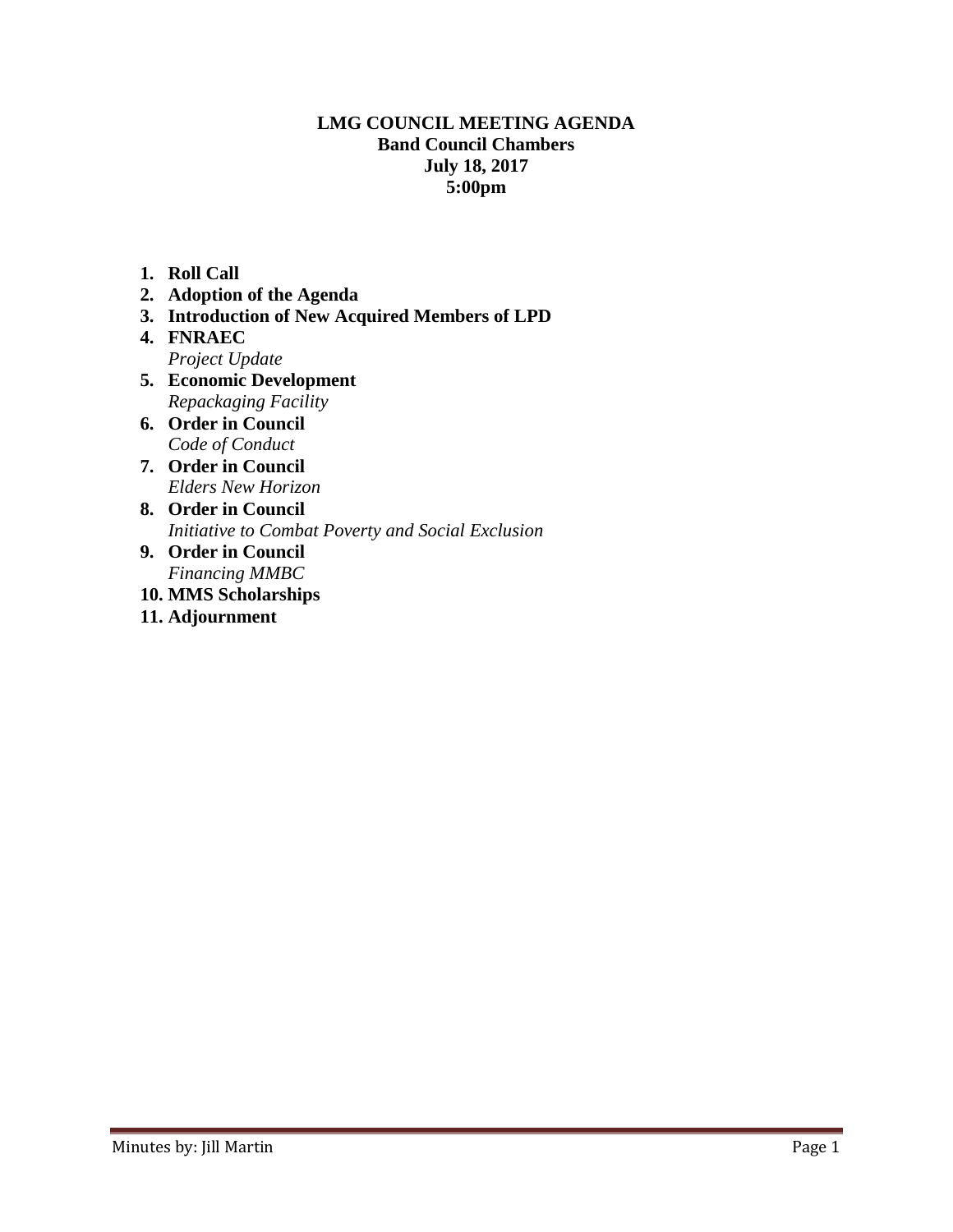### **1. Roll Call**

### **LMG COUNCIL ATTENDEES:**

Chief Darcy Gray Councillor Annette Barnaby Councillor Lloyd Alcon Councillor Wendell Metallic Councillor Sky Metallic Councillor Calvin Barnaby Councillor Gordon Isaac Jr. Councillor Kevin Methot Councillor John Murvin Vicaire Councillor Lorna Sook (Phone) Councillor Sheila Swasson Councillor Dr. Cathy Martin

### **Absent:**

Councillor Chris Wysote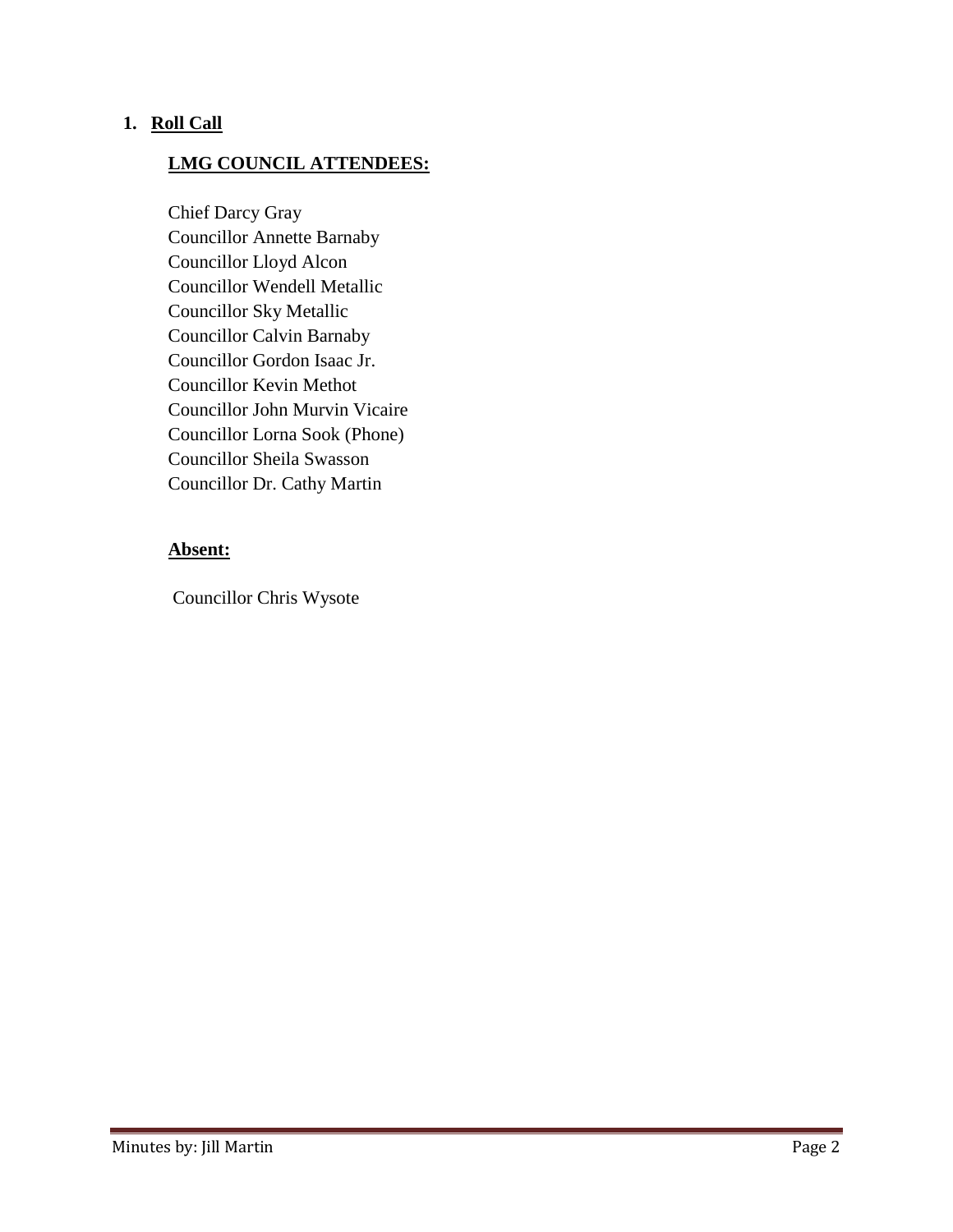### **2. Adoption of the Agenda**

A motion was made to approve the Agenda.

Moved: Councillor Annette Barnaby Second: Councillor Lloyd Alcon Passed

# **3. Introduction of New Acquired Members of LPD**

Listuguj Chief of Police and Director of Public Security introduced the four new police officers to Chief and Council.

# **4. FNRAEC Project Proposal**

The staff of FNRAEC presented a request to council for a potential project. Council will explore for further direction.

# **5. Economic Development, Repackaging Facility**

The economic development manager presented the status of the repackaging facility. The entire team will present to council at a later date.

### **6. Order in Council, Code of Conduct**

A motion was made to pass the Code of Conduct which was presented on July 4, 2017.

Moved: Councillor Lorna Sook Second: Councillor John Murvin Vicaire Abstain: Councillor Calvin Barnaby, Councillor Sheila Swasson Opposed: Councillor Dr. Cathy Martin Passed

### **7. Order in Council, Elders New Horizon**

A motion was made to accept the Order in Council for the Elders New Horizon Proposal with ESDC.

Moved: Councillor Calvin Barnaby Second: Councillor Wendell Metallic Passed